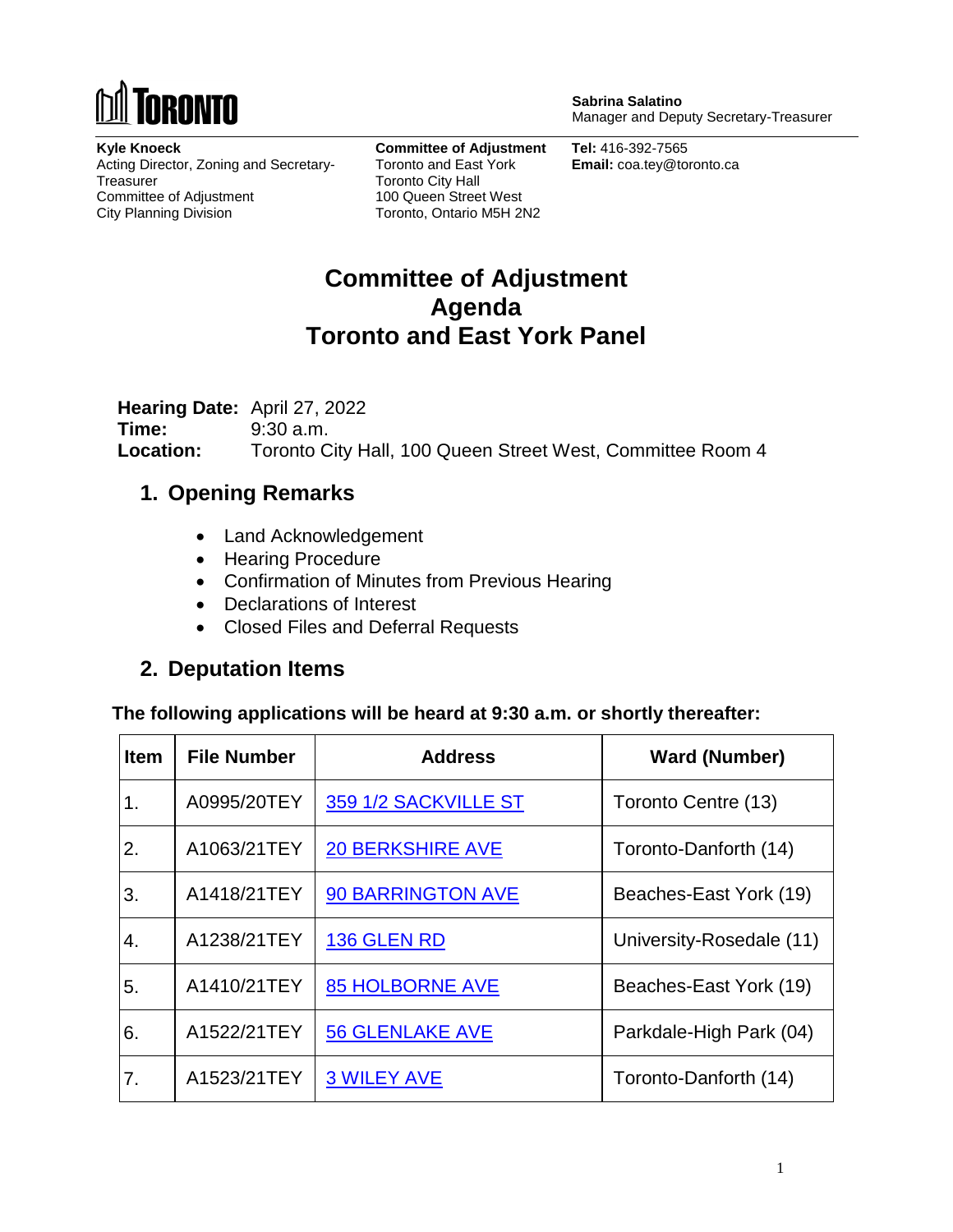| <b>Item</b> | <b>File Number</b> | <b>Address</b>            | <b>Ward (Number)</b>     |
|-------------|--------------------|---------------------------|--------------------------|
| 8.          | A0052/22TEY        | <b>65 BARTLETT AVE</b>    | Davenport (09)           |
| 9.          | A0064/22TEY        | <b>65 HAMPTON AVE</b>     | Toronto-Danforth (14)    |
| 10.         | A0070/22TEY        | <b>36 KIPPENDAVIE AVE</b> | Beaches-East York (19)   |
| 11.         | A0071/22TEY        | 60 FOUR OAKS GT           | Toronto-Danforth (14)    |
| 12.         | A0072/22TEY        | 551 ATLAS AVE             | Toronto-St. Paul's (12)  |
| 13.         | A0076/22TEY        | 57 SYLVAN AVE             | Davenport (09)           |
| 14.         | A0081/22TEY        | <b>261 COLERIDGE AVE</b>  | Beaches-East York (19)   |
| 15.         | A0088/22TEY        | <b>477 LAUDER AVE</b>     | Toronto-St. Paul's (12)  |
| 16.         | A0091/22TEY        | 66 PINE CREST RD          | Parkdale-High Park (04)  |
| 17.         | A0094/22TEY        | <b>27 DURHAM AVE</b>      | Toronto-St. Paul's (12)  |
| 18.         | A0096/22TEY        | <b>9 CHILTON RD</b>       | Toronto-Danforth (14)    |
| 19.         | A0097/22TEY        | 118 MOORE AVE             | University-Rosedale (11) |

## **RECESS**

# **The following applications will be heard at 2:00 p.m. or shortly thereafter:**

| <b>Item</b> | <b>File Number</b> | <b>Address</b>               | <b>Ward (Number)</b>    |
|-------------|--------------------|------------------------------|-------------------------|
| 20.         | A0100/22TEY        | <b>12 NORTHBROOK RD</b>      | Toronto-Danforth (14)   |
| 21.         | A0102/22TEY        | <b>126 BELSIZE DR</b>        | Toronto-St. Paul's (12) |
| 22.         | A0103/22TEY        | 241 CEDARVALE AVE            | Beaches-East York (19)  |
| 23.         | A0105/22TEY        | 309 COXWELL AVE              | Beaches-East York (19)  |
| 24.         | A0108/22TEY        | <b>548 VICTORIA PARK AVE</b> | Beaches-East York (19)  |
| 25.         | A0110/22TEY        | <b>85 SILVERTHORN AVE</b>    | Davenport (09)          |
| 26.         | A0111/22TEY        | <b>40 THELMA AVE</b>         | Toronto-St. Paul's (12) |